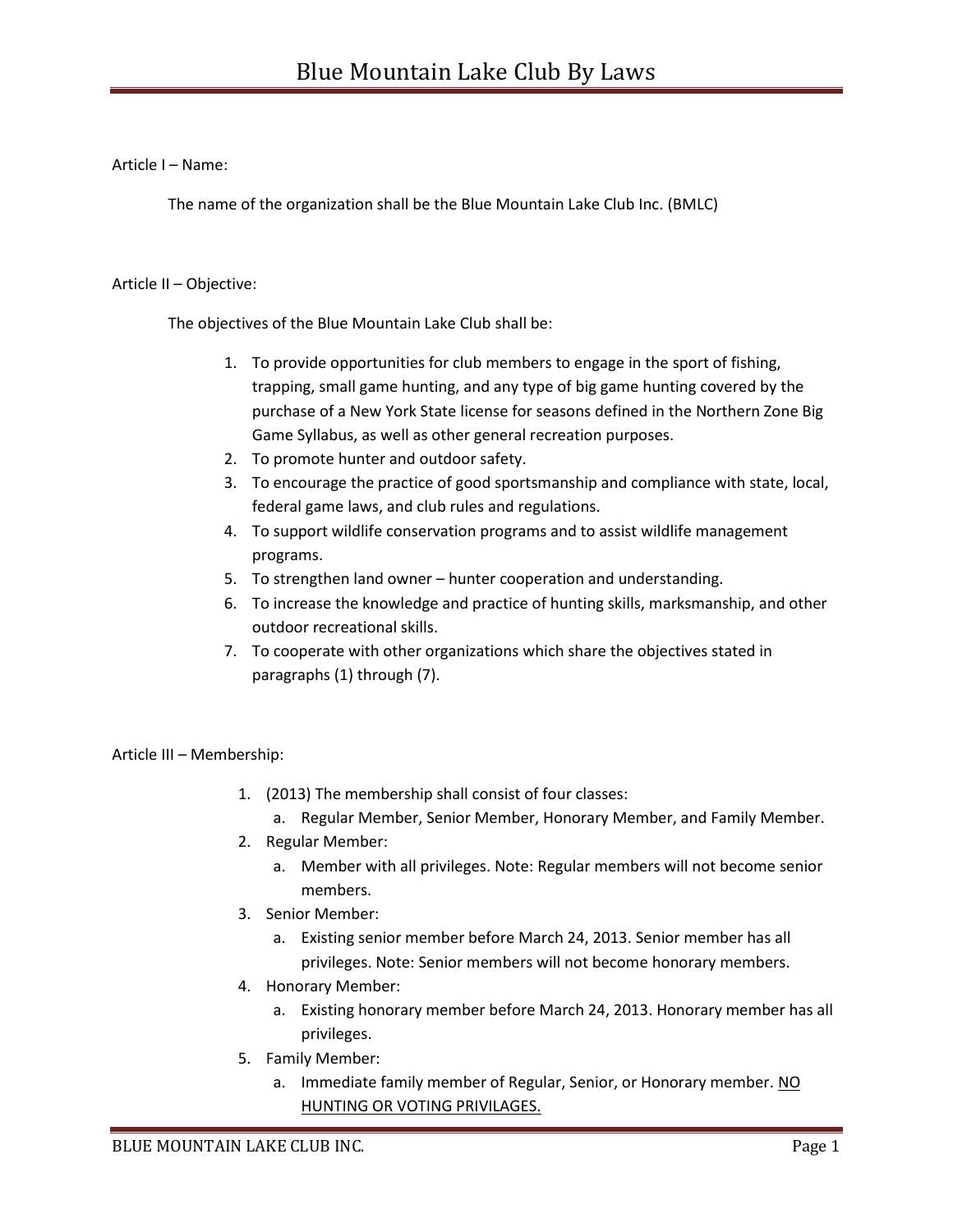# 6. Spouses or Significant Others: (2021)

- a. Spouses or significant others of a Regular, Senior, and Honorary members are considered members without voting privileges or assessments.
- 7. Children:
	- a. Children of a Regular, Senior, or Honorary members are considered members without voting privileges or assessments until their completion or departure from high school.
	- b. Children of a Regular, Senior, or Honorary member who continue their formal education by attending a college or university full time shall be considered a member without voting privileges or assessments for a period not to exceed four (4) years.
- 8. Member in Good Standing:
	- a. A member in good standing shall be current in all dues, assessments; fees owed to the club, and are not in any violation of club bylaws.
	- b. The regular membership shall consist of all those who have been accepted as members at a prior Board of Directors meeting, and are members in good standing.
	- c. Any Blue Mountain Lake Club officer, board of director, or voting member must be a member in good standing.
	- d. Any member of the BMLC in good standing who submits a written resignation to the BMLC secretary shall be entitled to readmission to the BMLC at any time without malice or penalty.
	- e. Any member, in good standing, the lease holder, or an officer of another club may present to any Officer or Board of Director of the BMLC, written charges against any BMLC member for un sportsman like conduct, or conduct likely to endanger the good order and welfare of the club. These charges could be, verbal abuse, harassment, the use of social media, e-mail, text, phone calls, and the US mail. These charges shall be conveyed to the president of the BMLC. The president shall deliver a written copy of the complaint to the secretary. The secretary will notify all officers, and the board of directors, of a special meeting to address the charges. (2021)
- 9. Other Member Items:
	- a. Any member convicted of a violation of any NEW YORK STATE CONSERVATION LAW is subject to being expelled from the BMLC membership pending review of the BMLC Board of Directors. Any member found to be in any violation of the BMLC bylaws or the lease holder rules, by the board of directors, may be subject to suspension or permanent termination of membership to the BMLC. If such member is suspended, upon completion of the suspension, such member will be on probation for one year from the date of return. (2021)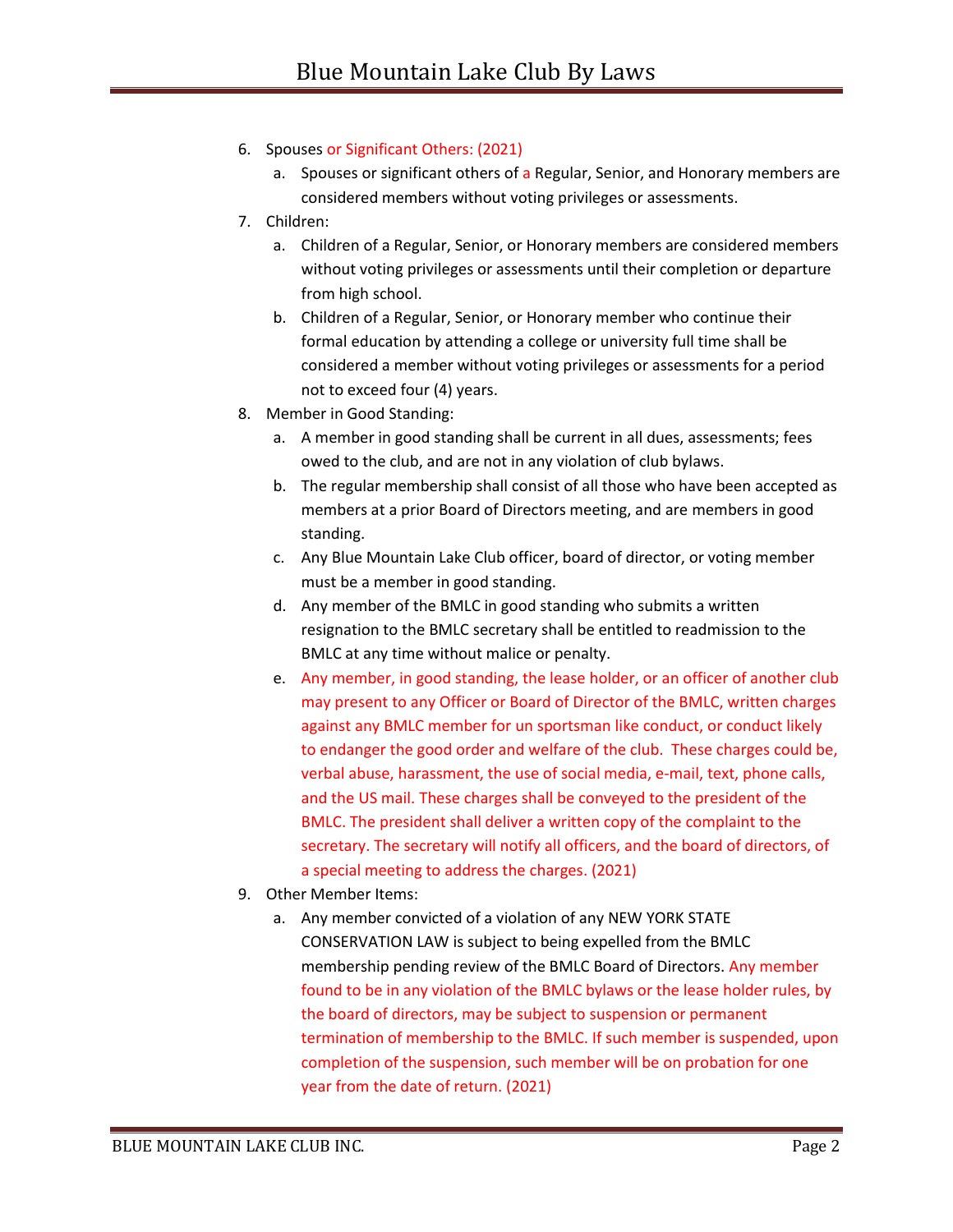- b. Any member NOT in good standing will be considered trespassing, if caught on the BMLC property without being escorted by a BMLC officer or director. This person or persons may be subject to arrest, or other disciplinary actions determined by the BMLC Board of Directors.
- c. Any person whose membership shall have been terminated under any of the foregoing sections may be restored to membership by the Board of Directors, upon such terms as might be required by the BMLC Board of Directors. (2021)
- d. The BMLC membership shall have the power to impose a liability or levy an assessment upon itself.
- e. BMLC membership is limited to 200 members.
- 10. Member Camps:
	- a. Any camp that has not paid all of the required fees (lot fees, taxes, camp assessments, late fees) shall not be used until all camp fees are paid in full to the BMLC treasurer. This includes any member associated with such camp. The person responsible for the camp and associated fees will be the person that is named on the BMLC membership list for camp ownership. This list is to be kept by the BMLC secretary.
	- b. If any camp is in arrears for three (3) months, the BMLC reserves the right to obtain ownership of such camp and put such camp up for sale. After competition of such sale the BMLC will recover any fees, it is owed. If a realtor is involved their fees will also be paid from the sale of the camp. Any remaining monies will be forwarded to the previous camp owner.

#### 11. Associate Guest Membership: (2022)

#### a. Associate Member Snowmobile Guest Pass: (2022)

Each member is allowed to purchase no more than tw0 (2) guest snowmobile passes per snowmobile season (the BMLC lease with ATP Upper Hudson Woodlands and Blue Devil Timber states that you are allowed to have only two guests at a time). The snowmobile season runs from the end of the northern zone big game rifle season as determined by New York State hunting rules and regulations, until April 1<sup>st</sup> the following year. The cost of the Associate Member Snowmobile Guest Pass is \$250.00 plus the per machine cost for the pass to use the multi-use trail determined by F&W Forestry. Associate Member Snowmobile Guest are allowed 5 weekends or 10 days and must be with the member that purchased the guest pass. Associate Member Snowmobile Guest Pass must be purchased by a full paying member, in good standing of the BMLC. Members must provide to any BMLC officer current registration and insurance documents of their snowmobiles and their guest snowmobile in order to purchase an Associate Member Snowmobile Guest Pass.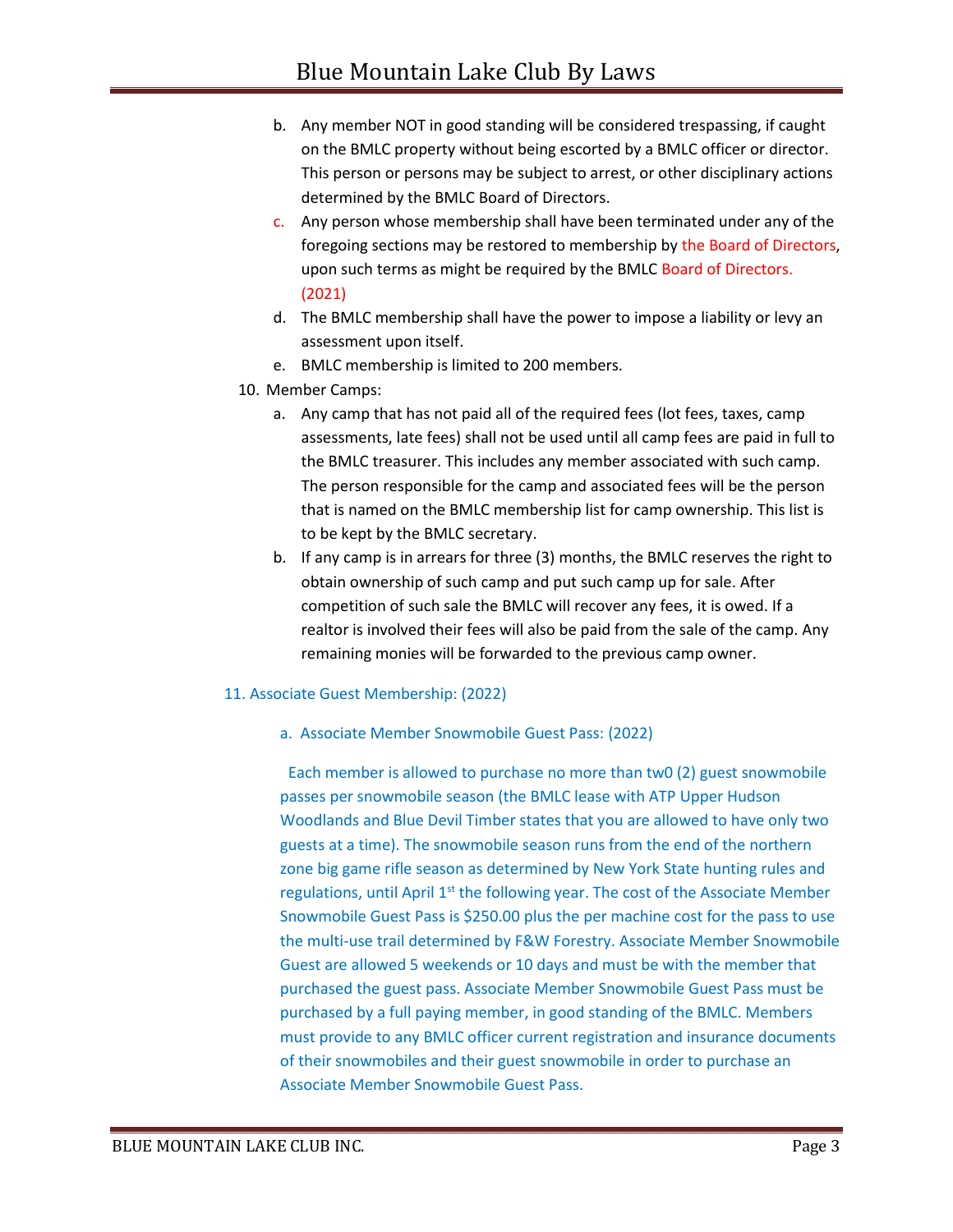b. Associate Member ATV / UTV Guest Pass: (2022)

Each member is allowed to purchase no more than tw0 (2) guest ATV/UTV passes per ATV/UTV season (the BMLC lease with ATP Upper Hudson Woodlands and Blue Devil Timber states that you are allowed to have only two guests at a time). The ATV/UTV season runs from June 1st to the beginning of the Northern Zone Black Powder hunting season as determined by New York State hunting rules and regulations. The cost of the Associate Member ATV/UTV Guest Pass is \$250.00 plus the per machine cost for the pass to use the multiuse trail determined by F&W Forestry. Associate Member ATV/UTV Guest are allowed 5 weekends or 10 days and must be with the member that purchased the guest pass. Associate Member ATV/UTV Guest Pass must be purchased by a full paying member, in good standing of the BMLC. Members must provide to any BMLC officer current registration and insurance documents of their ATV/UTV and their guest ATV/UTV in order to purchase an Associate Member Snowmobile Guest Pass.

c. BMLC Member Responsibility:( (2022)

A BMLC member in good standing must submit an Associate Member ATV/UTV Guest Pass or Associate Member Snowmobile Guest Pass application for the individual they are sponsoring for approval for guest pass membership.

## Article IV– Board of Directors:

- 1. Number of Directors
	- a. The BMLC Board of Directors shall consist of six (6) members at large elected for three (3) year terms. The terms shall be staggered such that two (2) directors shall be elected in any given year. The president of the BMLC shall act as Chairman of the board and shall have voting privileges only in the case of a tie vote. The secretary of the BMLC shall act as secretary of the BMLC Board of Directors.
	- b. The BMLC Board of Directors shall be the governing body of the BMLC and shall transact all essential business according to these bylaws, unless otherwise directed by the membership of the BMLC, or in the best interest of the club. All actions of the BMLC Board of Directors will be reported to the BMLC membership at the next regular meeting.
	- c. In the case of any vacancy on the BMLC Board of Directors, the remaining directors, by a majority vote, will elect a successor to hold office until the next annual meeting.
	- d. The BMLC Board of Directors shall have the power to admit members. The BMLC Board of Directors shall have the power to suspend or expel a BMLC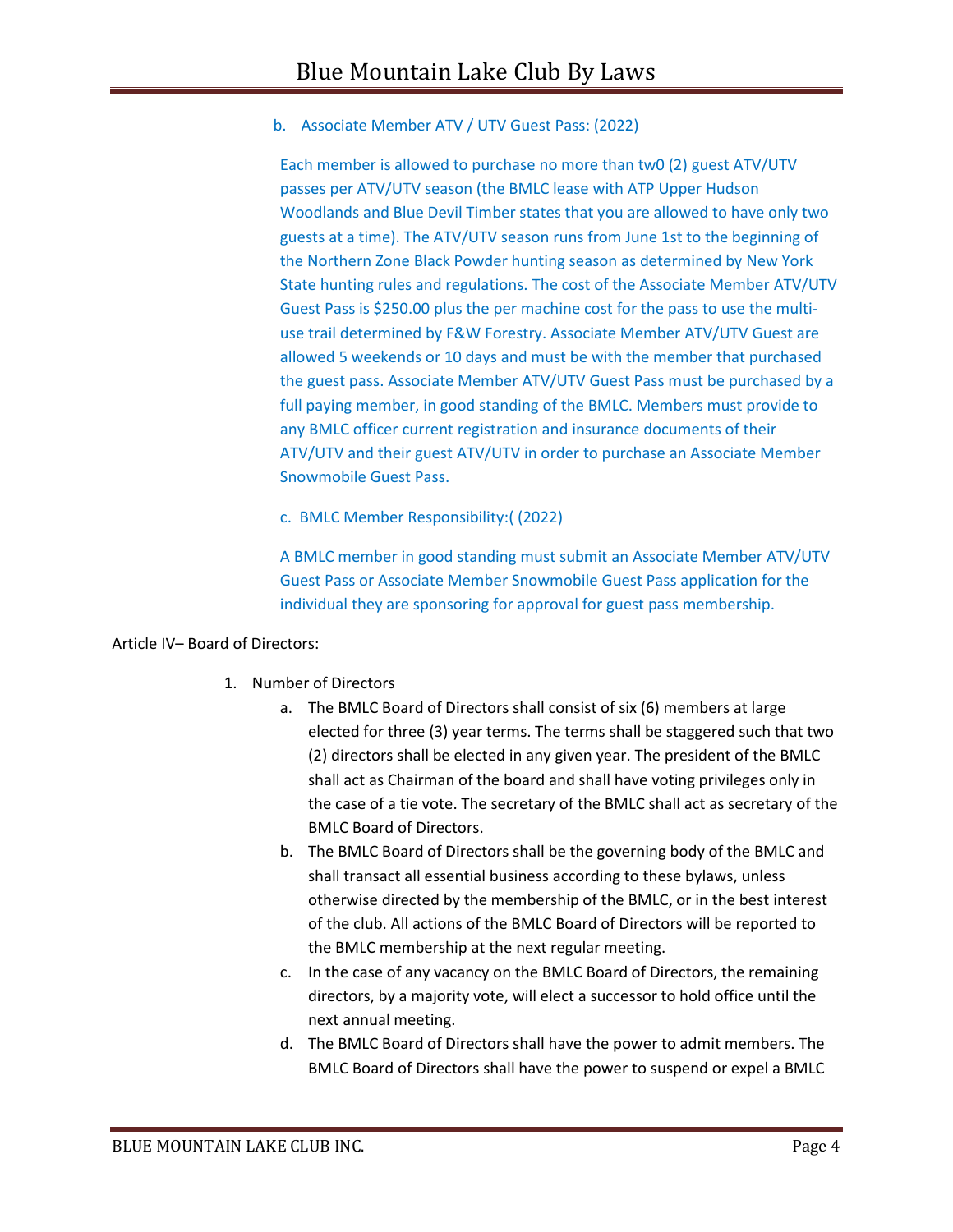member for any violation of the BMLC bylaws. Either of these actions shall be done by ballot.

## Article V– Officers:

- 1. Offices and Terms
	- a. The officers of the BMLC shall be as follows: President, Vice President, Treasurer, and Secretary. The terms shall be two (2) years from date of installation.
- 2. President:
	- a. It shall be the duty of the president to preside over all BMLC meetings. The president may direct the secretary of the BMLC to call a special meeting when necessary. The president shall appoint all committees, impartially enforce bylaws and ensure that all officers, committees and the board of directors perform their duties.
- 3. Vice President:
	- a. It shall be the duty of the vice president, in the absence of the president, to perform the duties of the president and shall perform other such duties as may be assigned to him / her by the president.
- 4. Treasurer:
	- a. The treasurer shall be charged with the collection of all fees and dues belonging to the BMLC and shall have custody of all funds, securities, and title deeds of the BMLC. The treasurer shall keep an accurate record of all the receipts and disbursements. All bank checks shall be signed by both the treasurer and the president. In the absence of the president, the vice president shall be authorized to sign. The treasurer shall provide a copy of the BMLC's financial report upon request to any board member or officer of the BMLC within a reasonable amount of time. Two (2) weeks.

## 5. Secretary:

- a. The secretary shall keep an accurate record of the proceedings of all the meetings of the BMLC.
- b. The secretary shall give notice to all members in good standing of regular and special meetings, and to board members all board meetings.
- c. The secretary shall mail out the minutes of The BMLC meeting within two (2) weeks. The secretary shall use e-mail and the BMLC web site for notification of all meetings and minutes, and use post cards or mail for those members not having email.
- d. The secretary shall, along with the president or vice president, sign all notes, written contracts, and obligations of the club. The secretary shall have custody of the seal of the BMLC and perform the usual duties of his / her office.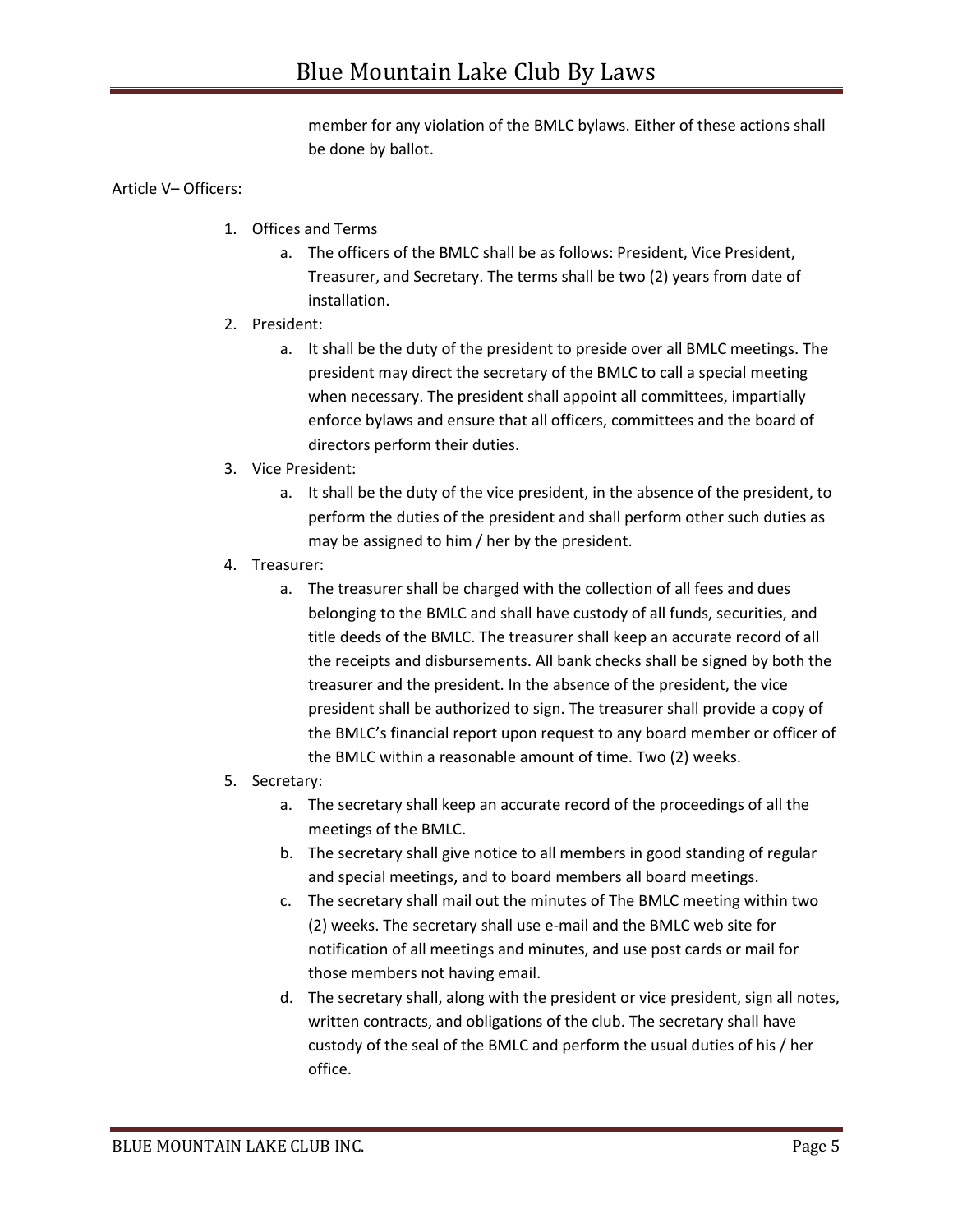- 6. Vacancy:
	- a. A vacancy in any of the above officers caused by death or resignation will be filled by appointment of the remaining officers until the next regular meeting. At that time an election for the vacated office will be held.

Article VI– Standing Committees:

- 1. Rules and Regulations
- 2. Auditing
- 3. Trails (2021)
- 4. Social Media (2021)

Article VII– Meetings of Members:

- 1. Regular meetings of the BMLC shall be held in the spring, summer, and fall of each year. The Secretary shall notify the membership of the specific date, time, and location of each meeting by email, postcard, letter, or the BMLC website. Meetings shall be announced no later than two (2) weeks before the meeting.
- 2. Annual Meeting:
	- a. The Annual meeting will be held in the spring
	- b. The summer and fall meeting will be held at the discretion of the president and the board of directors of the BMLC.
	- c. The date, time, and location will be set by the president and or the board of directors of the BMLC.
	- d. The secretary of the BMLC shall notify the membership of such meting by mail or email at least two weeks before such meeting. (2021)
	- e. Election of officers (every other year).
	- f. The election of two (2) board of directors.
	- g. Setting of annual dues and camp assessments
- 3. Summer Meeting:
	- a. The summer meeting shall be held in July on the same day as the BMLC picnic.
	- b. The date and time can be set at the spring meeting.
- 4. Special Meeting:
	- a. A special meeting of the membership may be called at any time by resolution of the board of directors or by a call or in writing to the president and delivered to the secretary of the BMLC. Such resolution or call shall state the date, time, location, and purpose of such meeting. Upon written request of ten (10) members, the president shall call a special meeting of the members.
	- b. The Secretary shall notify the membership of the specific date, time, location and purpose of the special meeting by email, postcard, letter, or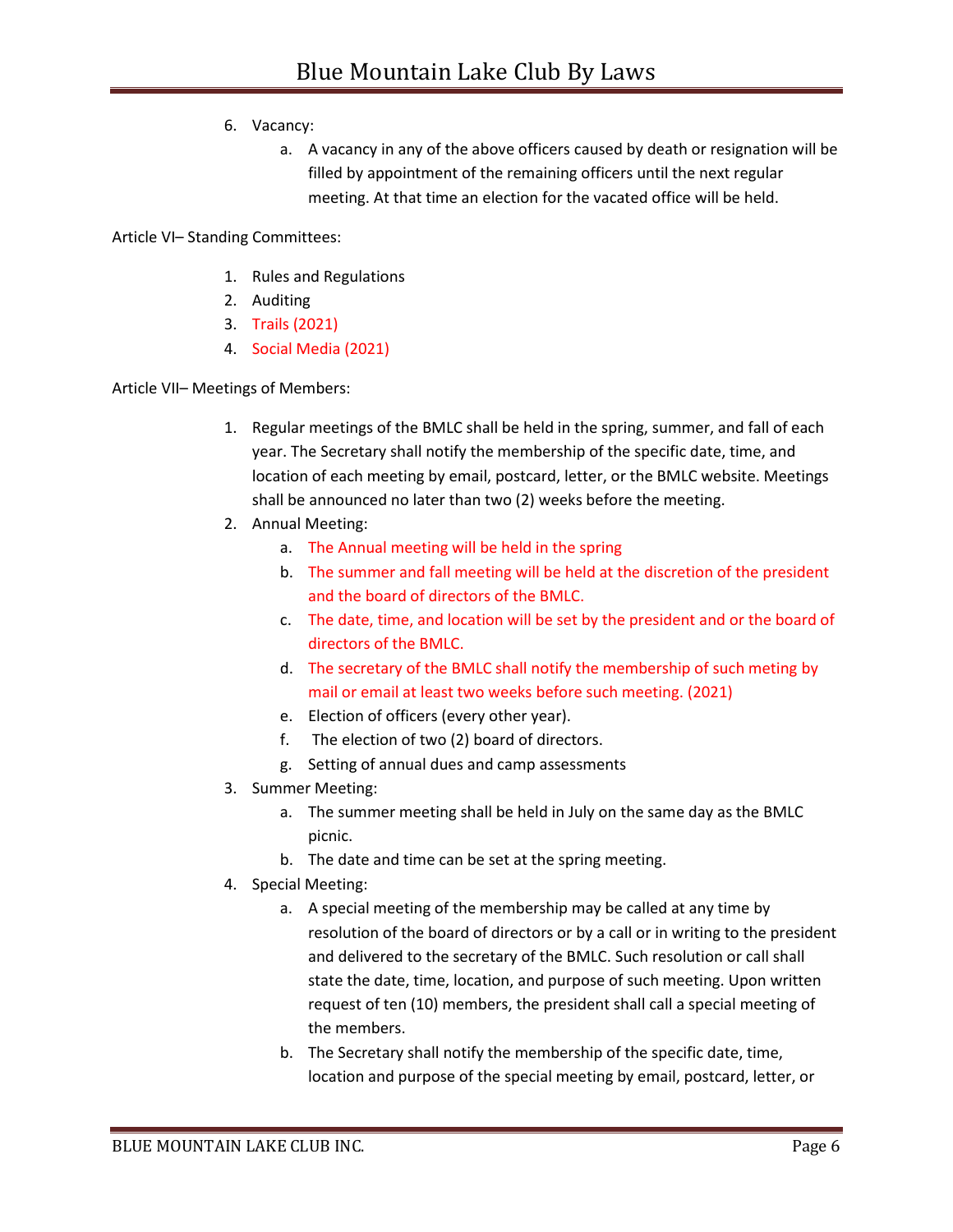the BMLC website. Meetings shall be announced no later than two (2) weeks before the meeting.

- 5. Quorum:
	- a. One (1) paid member shall constitute a quorum for the transaction of business at any regular or special meeting of the BMLC.
- 6. Proxy:
	- a. Any member may appoint any other member as his proxy by providing written notice to the secretary.

Article VIII– Meetings of Board of Directors:

- 1. Regular Meetings:
	- a. The board of directors shall meet before the spring and fall membership meeting.
- 2. Special Meeting:
	- a. A special meeting of the board of directors may be called by the president or any two (2) members of the board by a call-in writing signed by such board members and delivered to the secretary. Such call shall indicate the purpose of such meeting.
	- b. The secretary shall notify each board of director and officer of the BMLC of the date, time, location, and purpose of the special meeting by email, postcard, or letter no later than two (2) weeks before the meeting.
- 3. Quorum:
	- a. Three (3) Directors shall constitute a quorum for the transaction of business at any regular or special meeting of the BMLC Board of Directors.

Article IX– Dues, Fees, Assessments:

- 1. Payment:
- 2. All dues, assessments, and fees set by the membership, shall be due and paid in full to the treasurer by August 1. A member may choose to make partial payments to the treasurer during the year. Members choosing this option should contact the treasurer to work out a payment schedule.
- 3. Taxes:
	- a. Camp taxes shall be due upon receipt and payable to the BMLC treasure.
- 4. Grace Period:
	- a. A thirty-day grace period will be allowed on payment of taxes from the time they are sent out to the camp owner.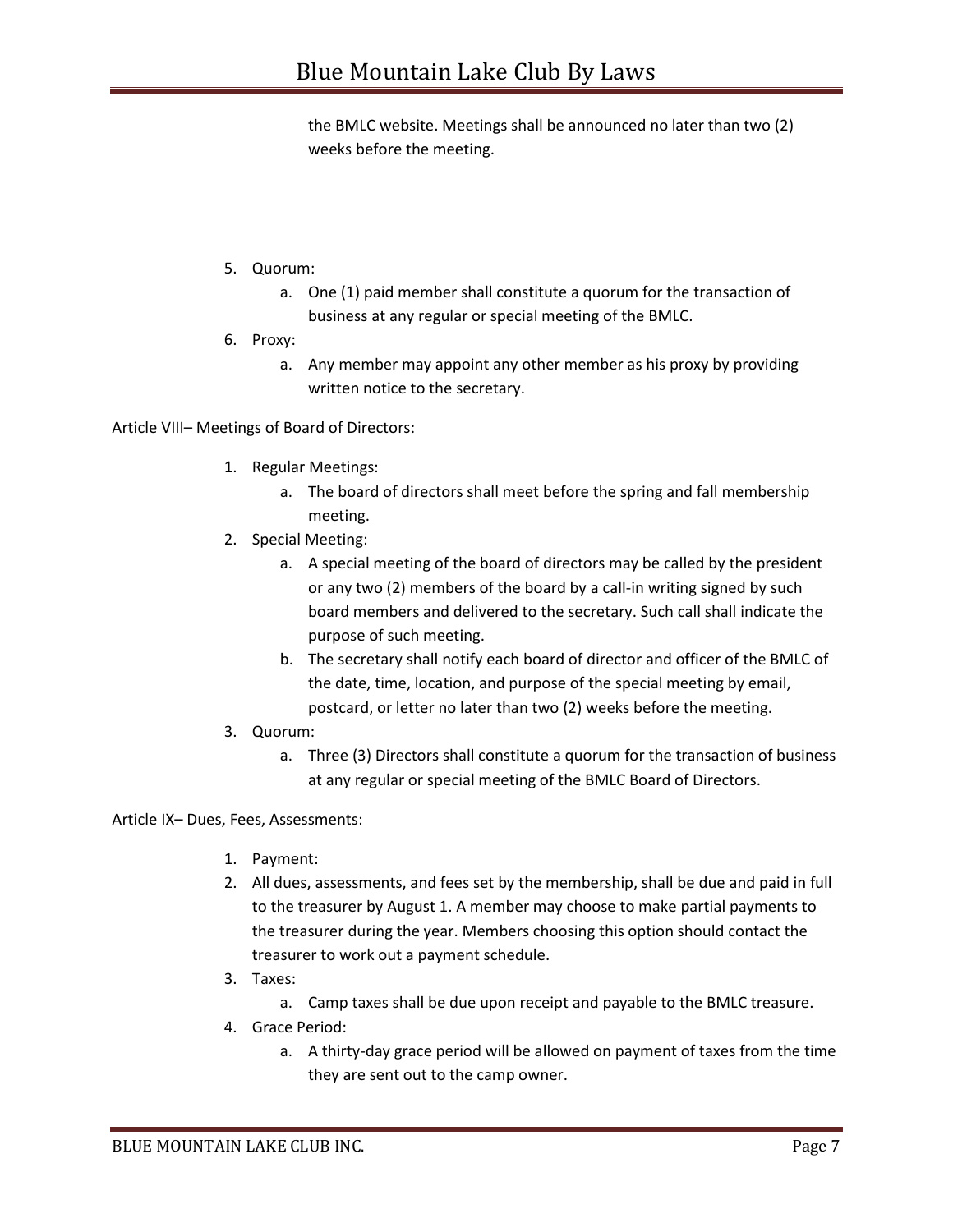- b. A thirty-day grace period will be allowed on dues, assessments, and fees. All dues, assessments, and fees must be received by the treasure no later than August 31.
- 5. Late Fees:
	- a. If payment of taxes has not been received 30 day from the time, they were sent out a \$25-dollar penalty will be assessed to the camp owner on record. For every month, they are late beyond the original 30 days an additional \$25-dollar fee will be assessed to the camp owner.
	- b. If dues, assessments, and fees have not been received by the treasurer on August 31 a \$25-dollar penalty will be assessed to such member. For every month, they are late beyond the original 30 days an additional \$25-dollar fee will be assessed to the member.
	- c. Any member 60 days overdue, on any fees, owed to the BMLC may, by the discretion of the board of directors, have his membership terminated. Such member may reapply for membership and be reinstated by the board of directors. Such member will be responsible to pay the treasurer all fees, and late fees before reinstatement.
- 6. Additional Fees:
	- a. All additional fees such as but not limited to assessments, taxes, and lot fees shall be payable to the treasurer of the BMLC within 30 days of receipt of such bill. The monthly late fees will apply to additional fees also.
- 7. Special Provisions:
	- a. Special provisions for payments to the club because of personal hardship will be permitted only at the discretion of the BMLC officers.
- 8. Armed Forces Members:
	- a. A club member who is on active duty in the U.S. Armed Forces shall not be assesses dues for the first tour of duty, not to exceed four (4) years. If a member continues on active duty, he / she will remain a member and be assessed a fee of \$100 dollars, only in those years in which he / she actually uses the BMLC property. This provision will apply as long as the member continues active duty in the U.S. Armed Services.
- 9. College Student beyond four (4) years:
	- a. If a member continues as a full-time college student beyond four (4) years, he / she will remain a member and be assessed \$100 dollars, only in those years in which he / she actually uses the BMLC property.
- 10. BMLC Officers:
	- a. For the faith, full performance of the president, vice president, treasurer, and the secretary, they will receive half (1/2) paid membership set by the current dues.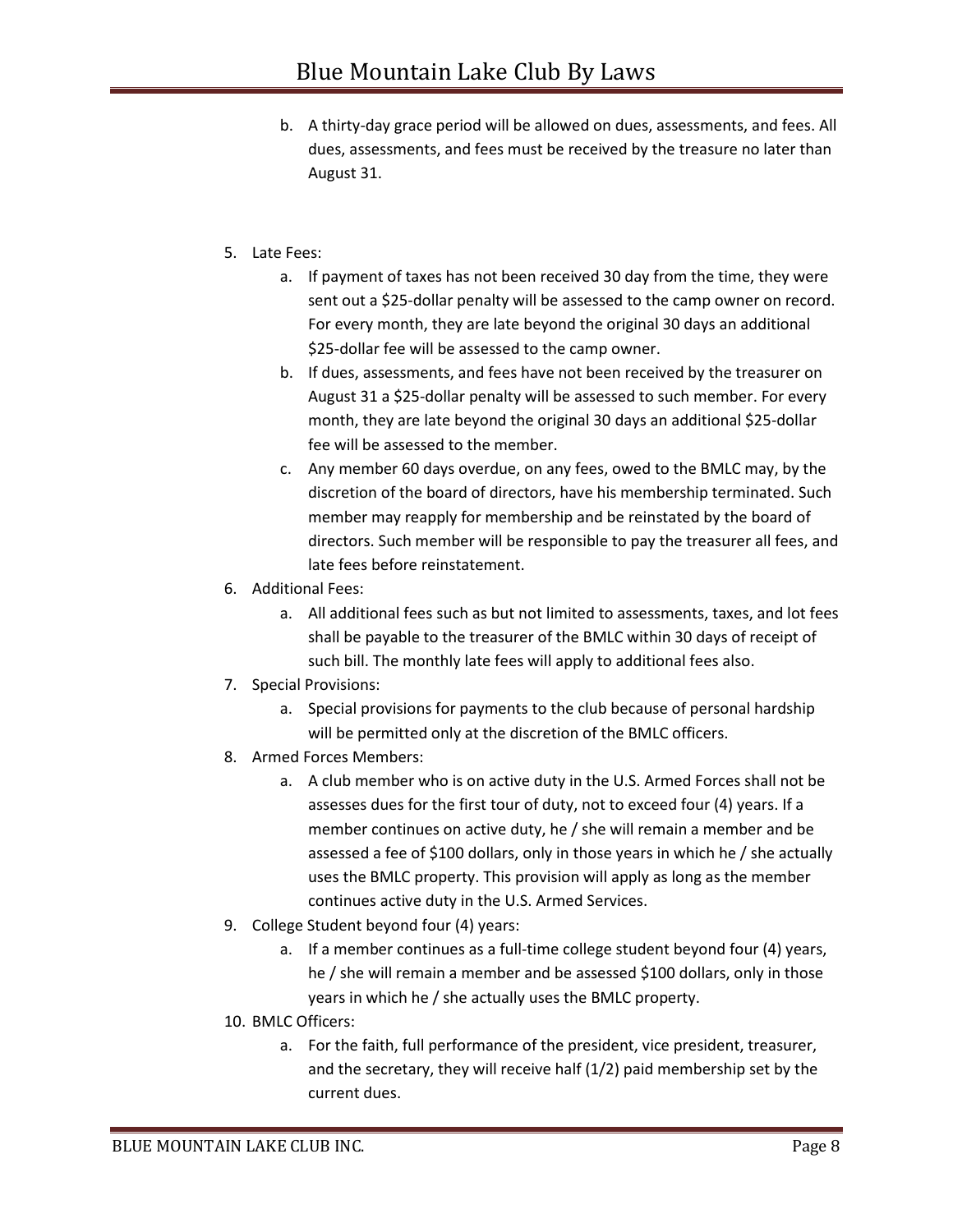11. Guest Fees:

- a. ATV's and Snowmobile guest will be charged \$10 per day.
- b. Hunting guest will be charged \$20 per day.
- c. Guest Fees will be on the honor system.
- 12. Temporary Camper Trailers:
	- a. (Finch Property) Temporary seasonal camper fees are set at \$200, \$100 payable to the land property manager, and \$100 payable to the treasurer of the BMLC.
	- b. Temporary two-week camper fees are set at \$50 payable to the land property manager.
	- c. (F & W Property) Temporary seasonal camper fees are set at \$200, \$125payable to the land property manager, and \$75 payable to the treasurer of the BMLC.
	- d. Temporary two-week camper fees are set at \$50 payable to the land property manager.
	- e. All camper permits for both landowners, (F&W and Finch) must be submitted no less than three (3) weeks prior to the date in which the camper is to be brought on the BMLC property. (2021)

13. Camp Owners: (2017)

- a. Any camp owner found to be in a violation of the landowner guidelines, will be assessed a fine of \$200 payable to the BMLC and will also be responsible for any fines assessed by the land owner to the BMLC.
- b. Any member obtaining permission to construct a camp from the land owner will automatically be considered a camp owner and will be responsible for the fees associated with owning a camp on BMLC leased property.

Article X– Maximum Expenditure:

1. No BMLC expenditure, with the exception of the Finch Paper and the Upper Hudson Woodlands invoices, may exceed \$250 for any singular purpose, unless approved by a majority of the board of directors.

Article XI– Rules and Regulations:

- 1. Rules and Regulation Committee:
	- a. The chairperson of the BMLC rules and regulation committee shall bring forward to the members, at the annual meeting, any changes for consideration to the rules and regulations (Bylaws). Any such changes shall require a majority vote of the members present, to enact.
- 2. Review:
	- a. The rules and regulations shall be reviewed annually.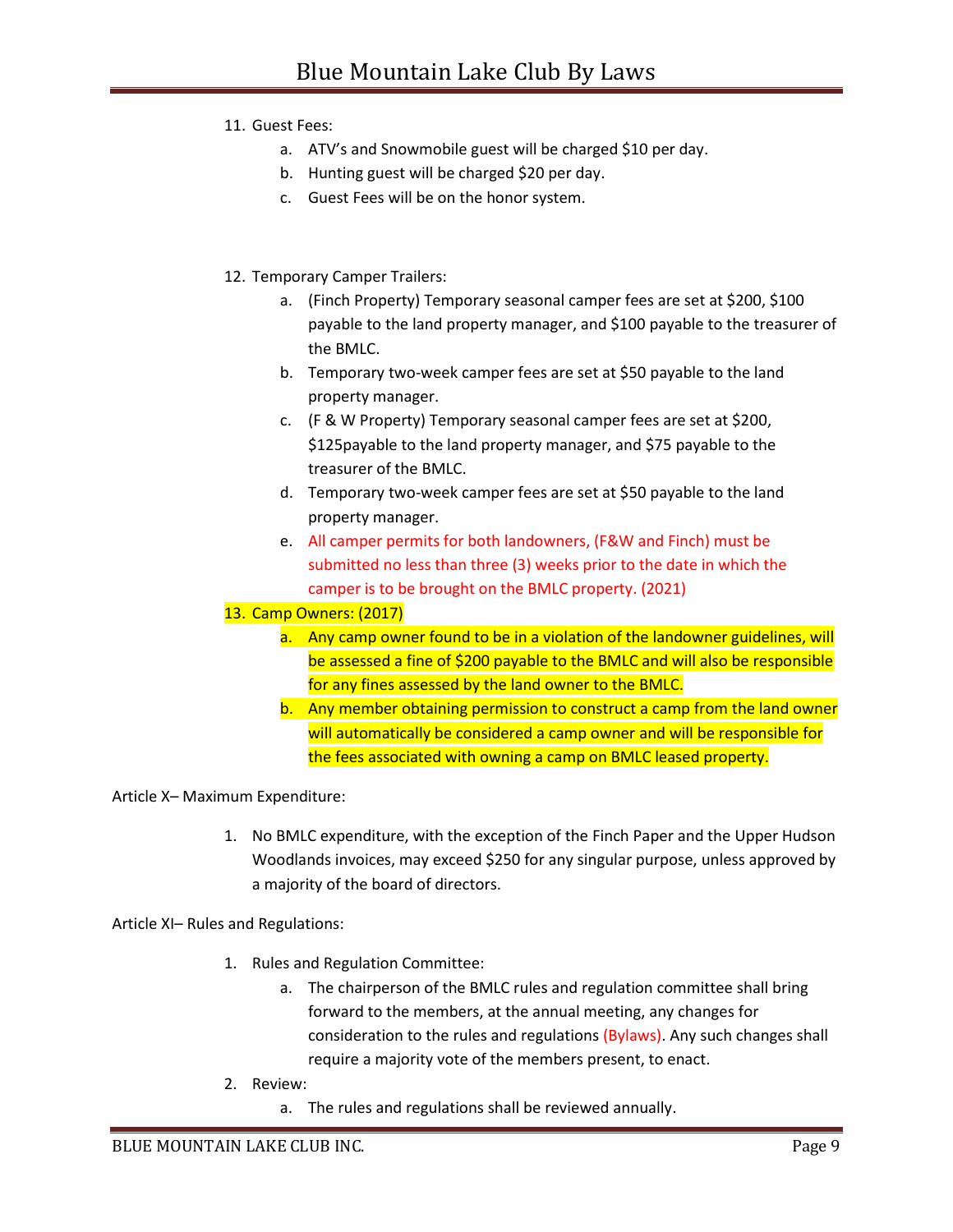Article XII– Landowner Lease Requirements:

- 1. BMLC Members:
	- a. The premises shall be for BMLC members and their guest only, as defined in the bylaws.
- 2. Posting:
	- a. The premises shall be properly posted in accordance with the New York state conservation law.
- 3. Caretakers:
	- a. The BMLC is responsible to patrol the lease lands to determine if any person is hunting, trapping, fishing, or trespassing for any purpose whatsoever, or in violation of any laws of New York State. All members of the BMLC are considered caretakers. Any member may challenge any person or persons on BMLC property for proof of membership.
- 4. Violations of Rules and Regulations:
	- a. Any member or guest found to be violating any State, local, BMLC, or landowner rule or regulation may lose all rights and privileges to the leased area for a period to be determined by the Board of Directors. (2021)
	- b. Any person who has been convicted of violating any New York State Conservation Law, Rule or Regulation within a period of three (3) years prior to application for membership in the BMLC, shall be disqualified from membership.
- 5. Motor Vehicles:
	- a. All motor vehicles, including, Snowmobiles, ATV's, Dune Buggies, and Plow Trucks, will be allowed on leased lands provided a copy of the current registration and insurance certificate are provided to the secretary.
	- b. To use BMLC properties for snowmobiling and ATV purpose, the landowner specifies that there will be absolutely no harassment of wildlife of any kind at any time, and that deer wintering areas that develop on or near the landowner trails will become automatically forbidden areas of use.
	- c. The maximum outboard motor size allowed on premises is ten (10) horse power.
	- d. Drivers between the age of 10 and 16 must be accompanied by an adult, and must have a NYS issued safety certificate.
	- e. During big game season, Snowmobiles, ATV's, and Dune Buggies will be allowed on roads passable by 2 or 4-wheel drive vehicles. These vehicles will be permitted for the removal of legally killed deer or bear.
	- f. Disabled or medically handicapped persons are permitted to use the abovementioned vehicles for transportation to a "watch". New York State Conservation Law pertains to the carrying of firearms on these vehicles.
- 6. Speed Limit: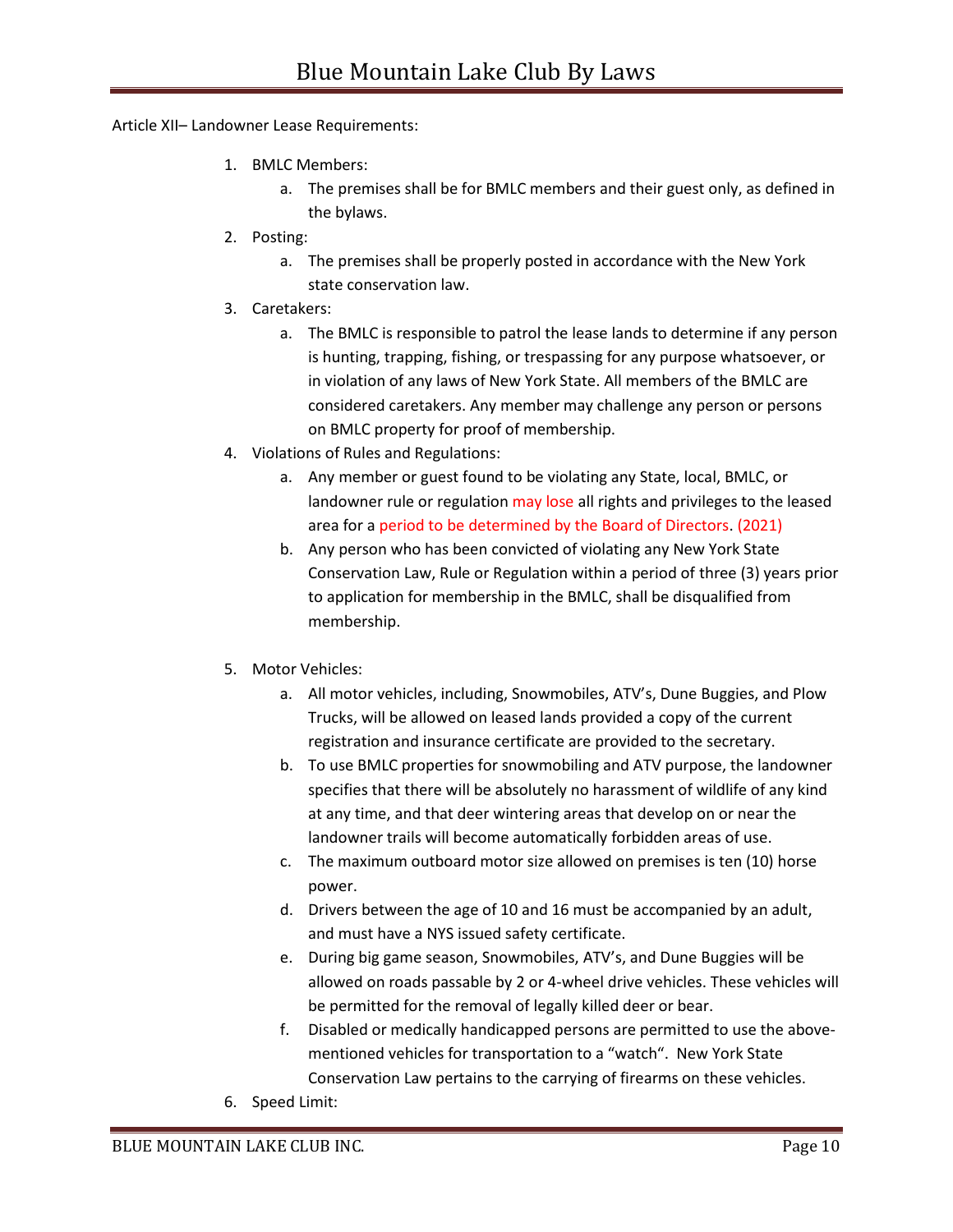- a. BMLC members and guest will not exceed the maximum speed of twenty (20) miles per hour.
- 7. Camps:
	- a. BMLC members shall have the right, with proper written consent of the land owner and the BMLC president, and approval of Local and State authorities, to construct and maintain camps.
	- b. Camps shall not exceed 500 square feet in size. (outside dimensions) (See land owner requirements for camp dimensions).
	- c. New camp, outbuilding, alteration guidelines: (2017)
		- i. Plans for a new camp, alterations to an existing camp, building of a storage shed, outhouse, woodshed, or any outbuilding shall be submitted to the club for prior approval before construction can begin.
		- ii. Paper work shall include a site plan showing location of buildings on building lot and outside dimensions of such structures.
	- d. Camps shall be used solely for the purpose of hunting, fishing, and / or recreation.
	- e. Each year, each private camp on the lease will pay an annual rental to the landowner as stated in the lease.
	- f. In addition, real estate taxes, if any, on improvements on leased property shall be paid on receipt of bill.
	- g. Each camp shall have a camp number prominently affixed, 3 inch in height, over the entrance door, at its own cost and expense. The numbers shall be issued by the BMLC from a block of numbers assigned by the landowner and unique to the BMLC.
- 8. Temporary Camping Trailers:
	- a. BMLC members are allowed to park licensed camping trailers on a yearly seasonal basis on BMLC property at such locations of which are mutually agreed to by the BMLC and the landowner. Trailers may be parked on for up to 120 consecutive days at the fees stated in Article IX, section 13, Temporary Camper Trailers.
	- b. All camping trailers must be removed by December 15.
	- c. BMLC members must obtain an approved application from the property manager and follow their "Guidelines for Temporary Campers"
	- d. A split season for temporary campers shall be as follows: Spring to
	- e.
	- f.
	- g.
	- h. September 15 and Fall September 15 to December 15.
	- i. Members may bring temporary campers in for one week or unlimited weekends.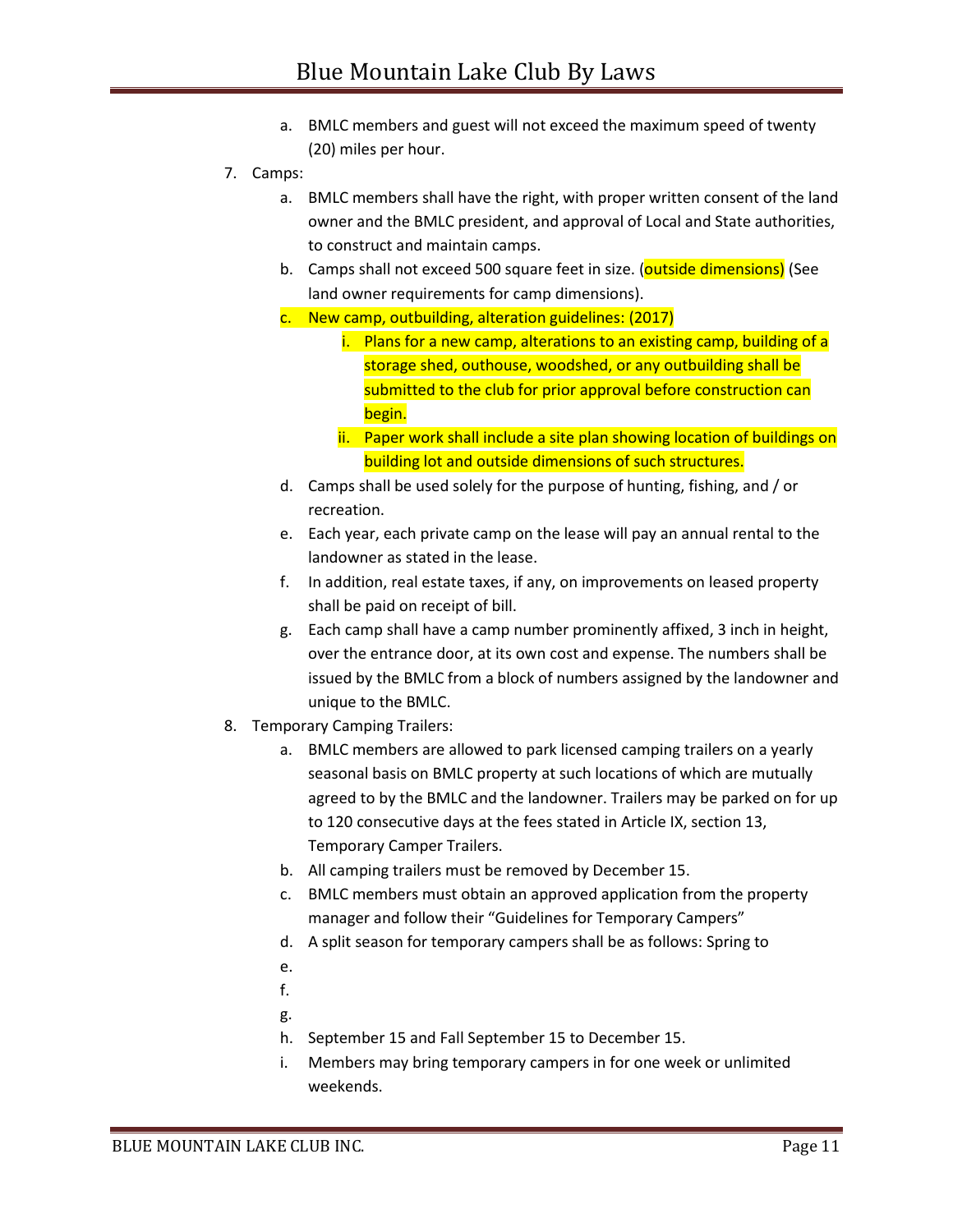- 9. Tents: 2021
	- a. Tents are not allowed on (Finch) Blue Devil Timber leased property.
	- b. Tents are allowed on F&W leased property
- 10. Fire Wood
	- a. BMLC members shall have the right and privilege to cut trees on club property for camp firewood only and no other purpose. Any and all trees, dead or alive, must first be designated for cutting by the landowner's forestry personal. BMLC members shall not remove or permit removal of any wood or fire wood from the BMLC property.
- 11. Camp Fires:
	- a. BMLC members have the right to have a camp fire in properly constructed areas at the camp area only. Any such camp fires must be fully extinguished prior to the BMLC member leaving the area.
- 12. Recreation Land Use and Game Taken:
	- a. Each BMLC member is responsible to return the Recreation Land Use and Game Taken report to the landowner yearly when requested.
- 13. Does:
	- a. NO Does will be taken, transported, onto or through Finch Paper Lease Property.
- 14. Tree Stands:
	- a. The use of portable tree stands is permitted.
- 15. Mud Locks:
	- a. Mud Locks will be installed each spring by the president or designate until the roads are deemed usable.

#### 16. Dogs (2017)

- a. All domestic dogs shall be confined to camps or be restrained by leash during early bow season, early muzzle loading season, and regular big game rifle season.
- 17. Storage of Petroleum:
	- a. Storage of petroleum products (gas) is limited to five (5) gallons. The preferable fuel is propane.

#### 18. Insurance:

- a. The BMLC, at its own expense maintain liability and property damage insurance.
- 19. BMLC Roads:
	- a. The BMLC, at its own expense will make all necessary repairs to roads including maintaining bridges and culverts in proper and safe conditions.
- 20. Active Cutting /Landowner Posting: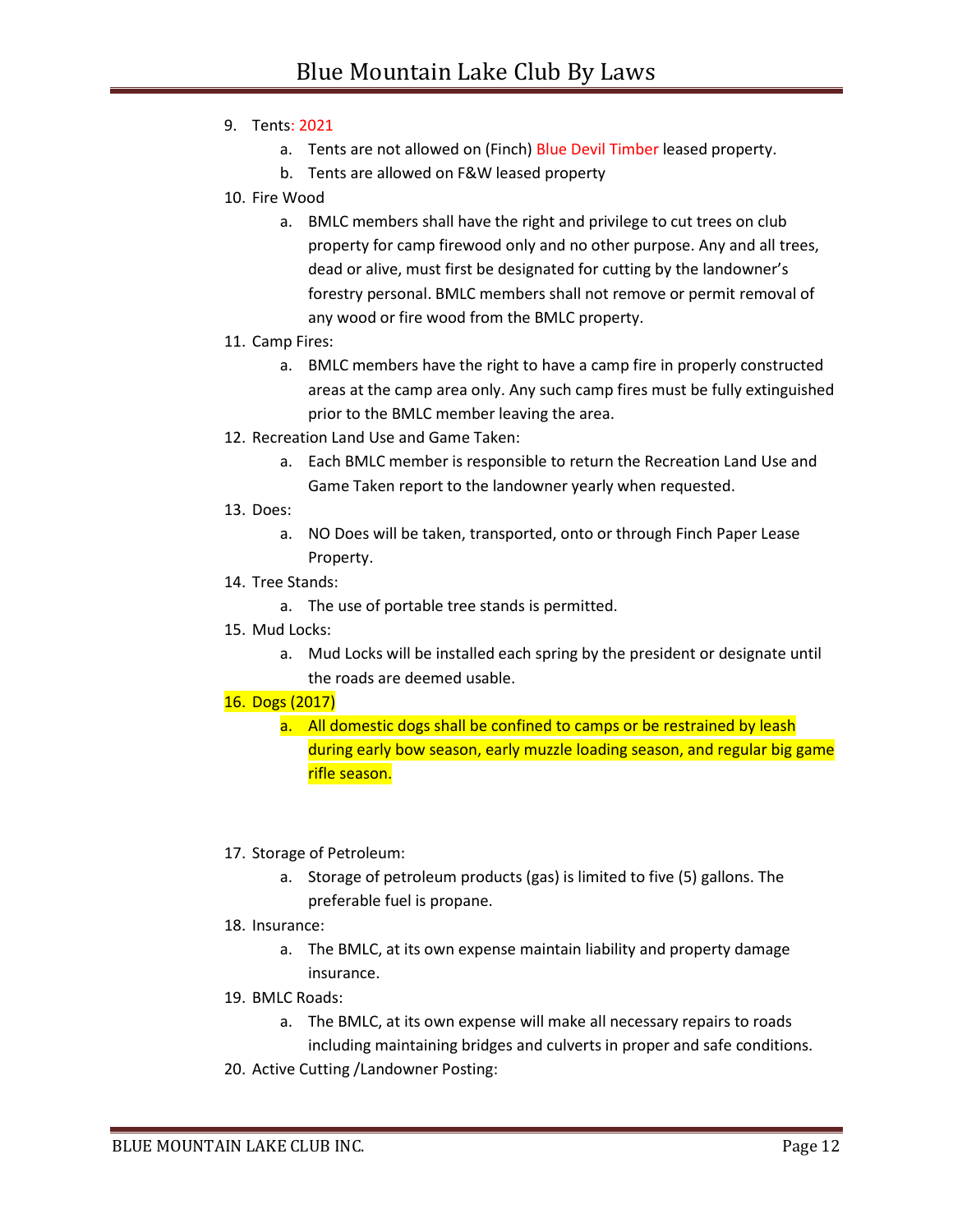a. BMLC members and guest will not use for hunting any lands where active cutting is occurring, or any areas which are posted as no hunting by the landowner.

## Article XIII– BMLC Rules and Regulations:

- 1. Deer Carcasses:
	- a. All deer carcasses shall be transported from the BMLC property with head and hide attached.
- 2. Baiting:
	- a. No person is allowed to bait big game at any time on BMLC property. Any member caught doing so will have their membership terminated immediately.
- 3. Garbage:
	- a. Absolutely No Burning of garbage on BMLC property. This includes outdoor fire pits and woodstoves. (NYS Conservation Law) BMLC by law requires BMLC members and guest to carry out and properly dispose of any garbage.
- 4. Membership Cards / Stickers:
	- a. All BMLC members are to carry their current BMLC membership card while on BMLC property.
	- b. All BMLC members' vehicles, including snowmobiles and ATVs, shall display the member identification sticker whenever on BMLC property.
- 5. Immediate Family Members:
	- a. BMLC member's immediate family members are allowed on BMLC property during the big game hunting season, but are restricted to the immediate areas of their camp.
- 6. Camp Owner Responsibility: 2021
	- a. All camp owners shall keep the areas around their camp neat and orderly.
	- b. No excessive equipment or building materials, vehicles, etc., stored around camps.
	- c. If BMLC is required to clean a camp area the owner of the camp may be assessed a fee for the cleanup.

Article XIV– BMLC Fee Schedule to be set at Annual Meeting:

- 1. Regular Member
	- a. \$400 per year (2012)
- 2. Senior Member
	- a. ½ of Regular Membership
- 3. Family Member: